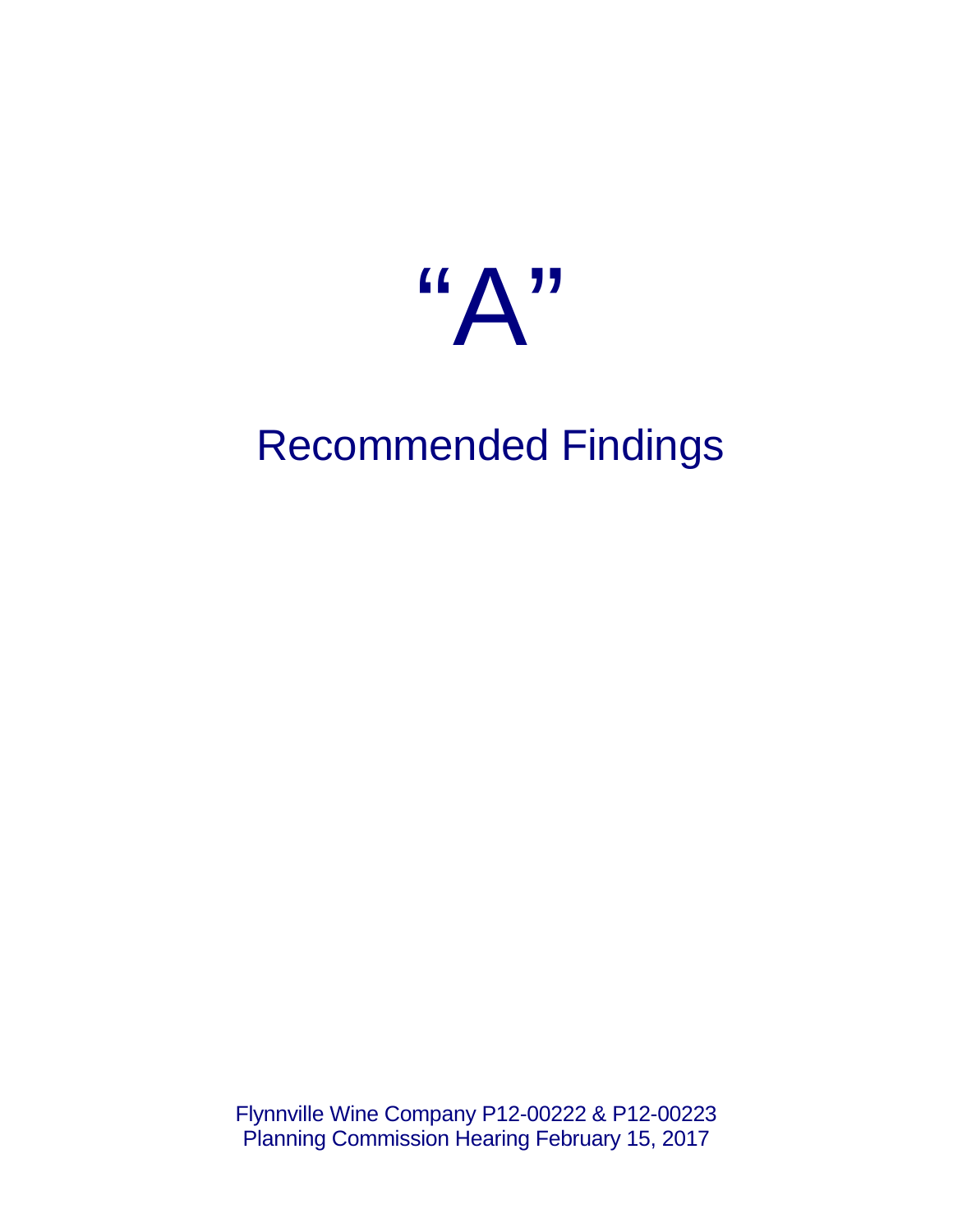## **PLANNING COMMISSION HEARING – FEBRUARY 15, 2017 RECOMMENDED FINDINGS**

## **Flynnville Wine Company Use Permit and Variance Application Numbers P12-00222-UP and P12-00223-VAR 1184 Maple Lane, Calistoga, California APN(s) #020-320-003; -006; -009; -015; -016; and 020-170-012**

## **ENVIRONMENTAL:**

The Planning Commission (Commission) has received and reviewed the proposed Mitigated Negative Declaration pursuant to the provisions of the California Environmental Quality Act (CEQA) and of Napa County's Local Procedures for Implementing CEQA, and finds that:

- 1. The Planning Commission has read and considered the Mitigated Negative Declaration and Mitigation Monitoring and Reporting Program (MMRP) prior to taking action on said Mitigated Negative Declaration and the proposed project.
- 2. The Mitigated Negative Declaration is based on independent judgment exercised by the Planning Commission.
- 3. The Mitigated Negative Declaration was prepared and considered in accordance with the requirements of the California Environmental Quality Act (CEQA).
- 4. There is no substantial evidence in the record as a whole, that the project will have a significant effect on the environment provided that measures to mitigate potentially significant impacts to biological resources, noise, and transportation/traffic are incorporated into the project approval.
- 5. There is no evidence, in considering the record as a whole that the proposed project will have a potential adverse effect on wildlife resources or habitat upon which the wildlife depends.
- 6. The site of this proposed project is not on any of the lists of hazardous waste sites enumerated under Government Code Section 65962.5 and is not within the boundaries of any airport land use plan.
- 7. The Secretary of the Commission is the custodian of the records of the proceedings on which this decision is based. The records are located at the Napa County Planning, Building & Environmental Services Department, 1195 Third Street, Second Floor, Napa, California.

## **VARIANCE:**

The Commission has reviewed the Variance application and makes the following findings:

8. That the procedural requirements set forth in Chapter 18.128.060 have been met.

Analysis: An application has been submitted for a variance accompanied with a statement from the applicant outlining the reasons for the request. The required processing fees have been included in the processing of the Use Permit application. Site plans depicting the location of the project and elevation drawings showing the appearance of the proposed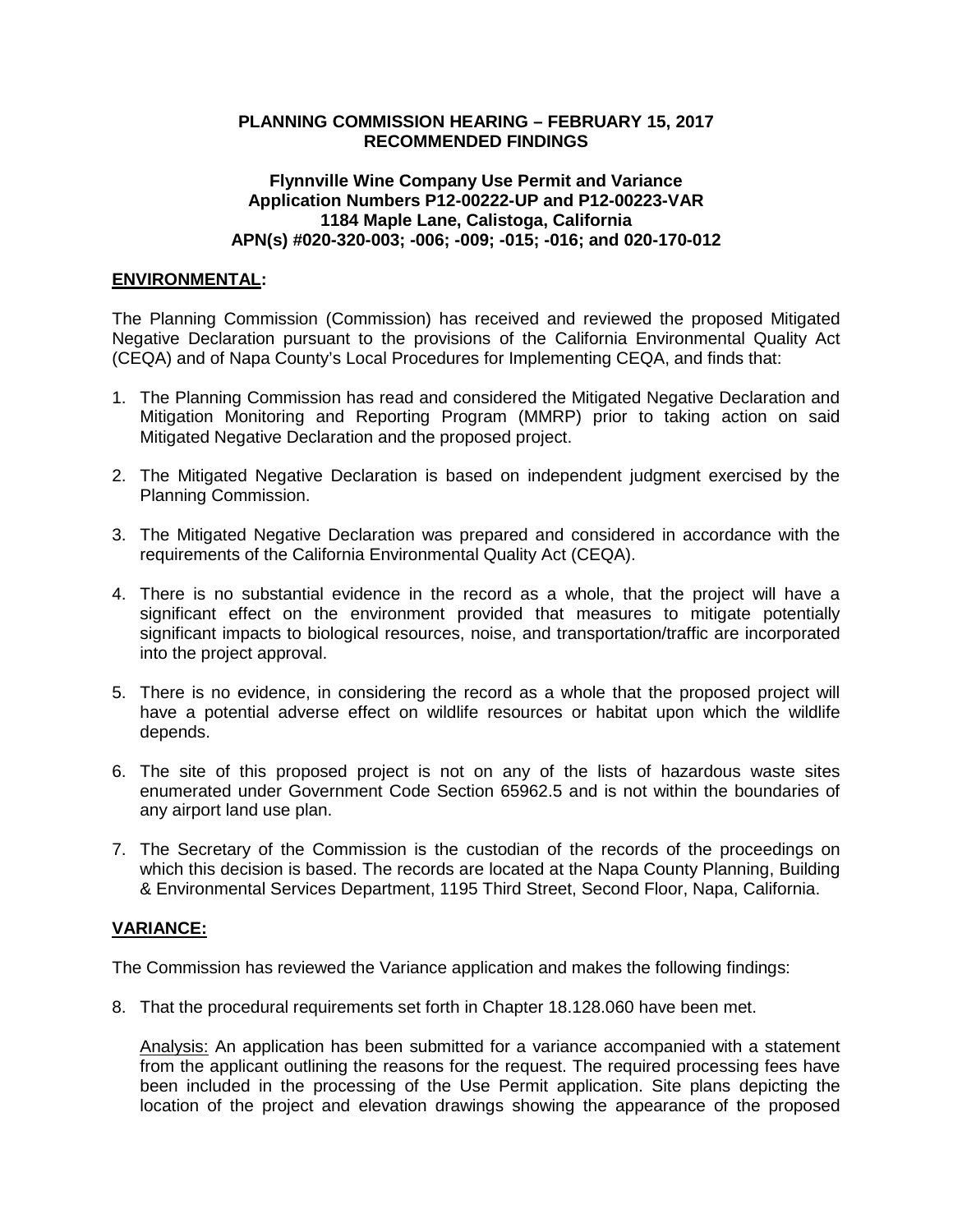structures have also been submitted. Noticing and public hearing requirements have been met. The hearing notice was posted on January 13, 2017, and copies were forwarded to property owners within 1,000 feet of the subject parcel and all other interested parties. The CEQA public comment period ran from January 13, 2017 to February 14, 2017.

9. Special circumstances exist applicable to the property, including size, shape, topography, location or surroundings, because of which strict application of the zoning district regulations deprives such property of privileges enjoyed by other property in the vicinity and under identical zoning classification.

Analysis: The 10.09-acre parcel has a unique shape with constraints not shared by other properties in the vicinity including: existing physical improvements, buildings, and paving installed over the years in conformance with the pre-existing zoning district; a project site which is surrounded by roadways or driveways on all four sides; and the parcel size. As shown on the map included with the variance application submittal (Attachment G), the subject site is the only parcel within the vicinity that is surrounded on all four sides by existing roads or driveways for which either a 300-foot or 600-foot setback is required. The available area outside of the required setback is too small to construct the proposed winery with the necessary infrastructure to support the project. The limited size of the combined parcels together with the circumstances of the surrounding roads are unique conditions of the property that were not created by the owners. The granting of this variance will not confer a special privilege as the subject parcel contains a unique combination of constraints.

## Special Circumstances

The applicant provided a comparison to other properties in the vicinity demonstrating that the subject property has a unique combination of characteristics including parcel shape, being surrounded on all four sides by existing roads or driveways for which either a 300-foot or 600-foot setback is required, and smaller than average parcel size that are not shared by other properties in the vicinity of the parcel. These physical constraints are further increased by the requirements of the 300-foot and 600-foot winery setbacks. Overall, approximately 11,475 square feet or 3% of the parcel are free from combined constraints. See summary table on page 12 of Attachment G. [Jeff Redding, letter dated July 22, 2016, Site Coverage and Neighboring Parcel Map Table].

### Unnecessary Hardship

Meeting the winery setbacks is a regulatory hardship that, together with the circumstance that the subject property is surrounded on all four sides by roads or driveways requiring setbacks, places the owners at a disadvantage versus other landowners in the vicinity because of its location and extent of existing improvements. The combined parcels on which the winery will be constructed (10.09 acres) are smaller than the average size of parcels in the vicinity (16.40 acres). None of the parcels in the vicinity are surrounded on all sides by roads or driveways. The size of the combined parcels together with the surrounding roads is a unique condition of the property, not created by any act of the owners. Imposition of a winery setback will result in insufficient area to develop a conforming use on the property without a variance and will deprive the owner of the ability to develop a use for the property that will conform to existing zoning. As shown on the map in Attachment G, unlike the majority of parcels in the vicinity which are planted in vines or dedicated strictly to agricultural uses, the current state of improvements, buildings, and paving on the subject parcel precludes this site's economic use as a large vineyard or farm because of the years of industrial use and resulting soil compaction. [Jeff Redding, letter dated July 22, 2016].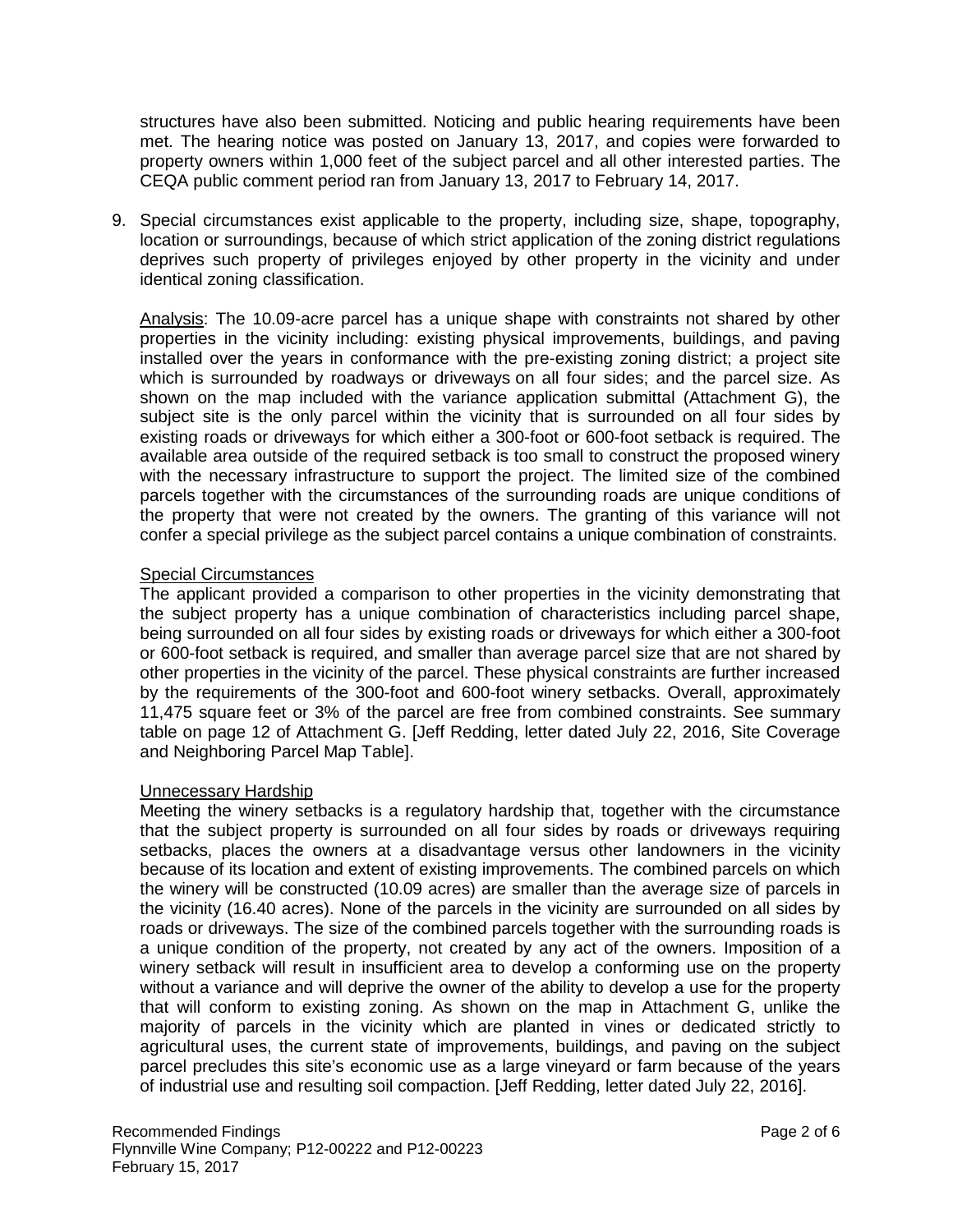Approval of the variance will permit the subject property to be converted to an agricultural use conforming to the General Plan and current zoning designations. Denial of the variance will preclude any conforming agricultural use. The potential vineyard development area is limited because of the extent of the existing uses and disturbed area. Such a denial will deprive the applicants of development rights enjoyed by other properties in the vicinity.

10. Grant of the variance is necessary for the preservation and enjoyment of substantial property rights.

Analysis: This finding requires the applicant to demonstrate that grant of the variance is necessary for the preservation and enjoyment of substantial property rights generally enjoyed by other property in the same zone and vicinity but which would be denied to applicant's parcel due to special circumstances and unnecessary hardship.

The property has split zoning, locating it within the Agricultural Watershed and Agricultural Preserve zoning districts in which wineries are permitted upon approval of a use permit. Denial of a variance will deprive the applicant of the ability to develop this property for any conforming agriculture, either agriculture or agricultural processing facility. Approval of the variance will allow the subject property to be converted to an agricultural use consistent with the site's zoning and General Plan land use designations. Further, the variance to the winery setbacks will allow the applicants to achieve a degree of parity with other properties in the vicinity within the same zoning district that are currently in agricultural use and are not constrained by the pre-existing conditions described above. Strict application of the setbacks, results in both practical and financial hardships, which will restrict the ability to obtain a winery use permit. Grant of the variance will bring the parcel into "parity" with other properties zoned AP or AW that have been granted use permits for wineries.

11. Grant of the variance will not adversely affect the public health, safety or welfare of the County of Napa.

Analysis: There is nothing included in the variance proposal that will adversely impact the public health, safety, or welfare of the County of Napa. Construction of the new buildings will be subject to County Codes and regulations including but not limited to California building codes, fire department requirements, and water and wastewater requirements. The granting of the variance to the winery road setbacks will not adversely affect the health or safety of persons residing or working in the neighborhood of the property. The proposed winery structures and site development will be located in the approximate location of the existing non-conforming industrial buildings. Various County departments have reviewed the Project and commented regarding water, waste water disposal, access, building permits, and fire protection. Conditions are recommended which will incorporate these comments into theproject to assure protection of public health, safety, and welfare.

12. Grant of the variance in the case of other groundwater basins, or areas which do not overlay an identified groundwater basin, where grant of the variance cannot satisfy the criteria specified for approval or waiver of a groundwater permit under Section 13.15.070 or 13.15.080, substantial evidence has not been presented demonstrating that the grant of the variance might cause a significant adverse effect on any underlying groundwater basin or area which does not overlay an identified groundwater basin.

Analysis: The County requires all Use Permit and Variance applicants to complete necessary water analyses in order to document that sufficient water supplies are available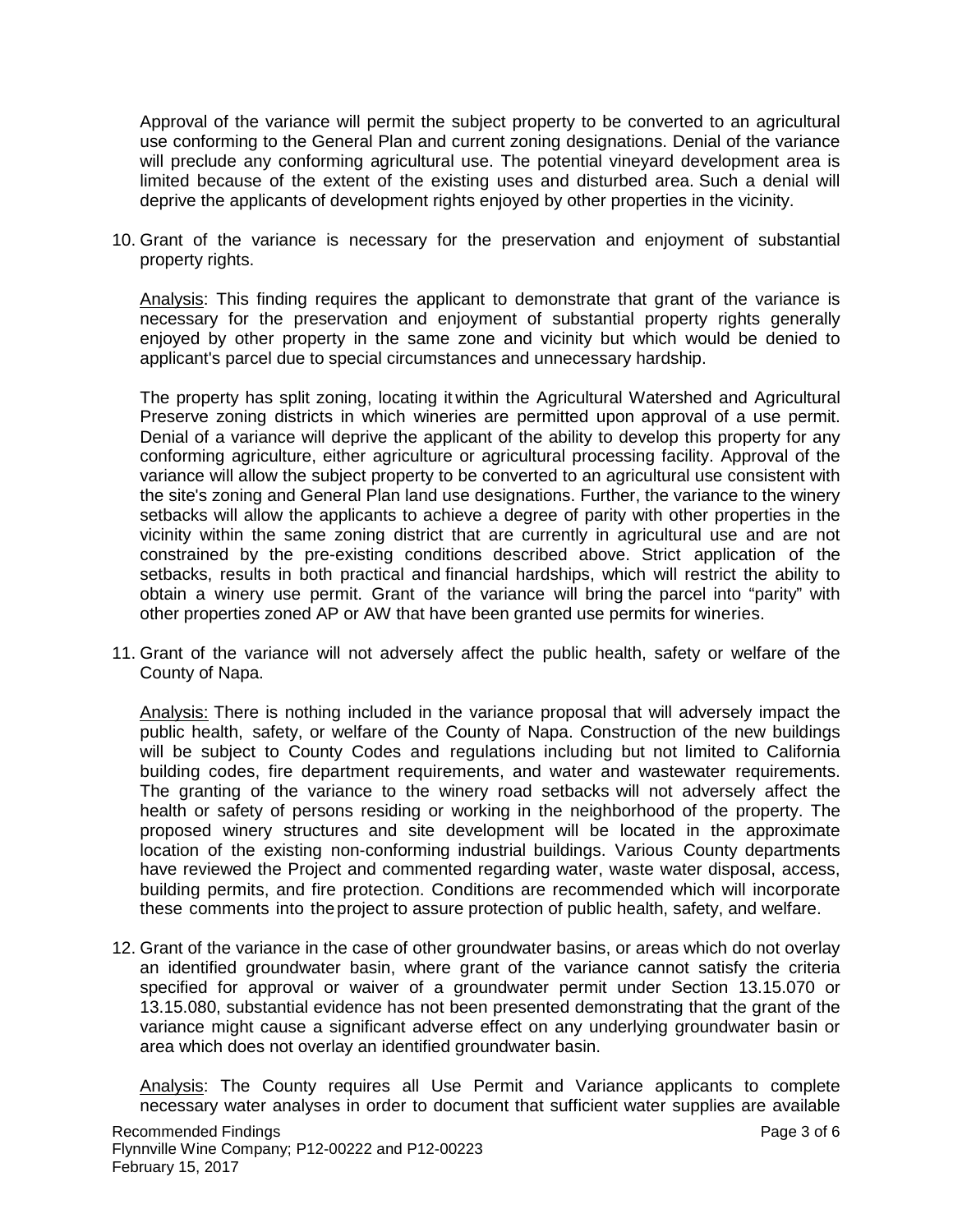for the proposed project. The project is categorized as being located within the Valley Floor in an area that has an established acceptable water use criteria of 1.0 acre foot per acre per year based upon current County Water Availability Analysis policies. Based upon those criteria, the Allowable Water Allotment for the project site is 10.09 acre-feet per year (af/yr), determined by multiplying the 10.09 acre Agricultural Preserve zoned site by a one AF/YR/acre fair share water use factor. According to the Water Availability Analysis (WAA) prepared by Summit Engineering, Incorporated on October 23, 2015, five existing wells near the proposed winery facility will remain in service and provide for the domestic, winery process, and irrigation needs of the property. An existing well located on APN 020-170-012 will be abandoned. Three 20,000 gallon water storage tanks are also proposed (*Flynnville Wine Company Use Permit Assistance - Water Availability Analysis, 2015*). As stated in the WAA, total project water demand will be 4.49 AF/YR. Existing water use for the facility is 1.01 AF/YR. The analysis concluded that anticipated total water demand for the project site will be 4.49 AF/YR representing a 3.48 AF/YR increase of the existing water demand. The anticipated peak daily potable water demand for the parcel should be met with five existing potable water supply wells and proposed 20,000 gallon storage tank (*Flynnville Wine Company Use Permit Assistance - Water Availability Analysis, 2015*).

### **USE PERMIT:**

The Commission has reviewed the use permit request in accordance with the requirements of the Napa County Code §18.124.070 and makes the following findings:

13. The Commission has the power to issue a Use Permit under the Zoning Regulations in effect as applied to property.

Analysis: The project is consistent with the Agricultural Watershed (AW) and Agricultural Preserve (AP) zoning district regulations. A winery (as defined in the Napa County Code Section 18.08.640) and uses in connection with a winery (refer to Napa County Code Section 18.16.030 and 18.20.030) are permitted in the AW and AP Districts with an approved use permit. The project, as conditioned, complies with the Napa County Winery Definition Ordinance (WDO) and all other requirements of the Zoning Code as applicable.

14. The procedural requirements for a Use Permit set forth in Chapter 18.124 of the Napa County Code (zoning regulations) have been met.

Analysis: The use permit application has been appropriately filed and notice and public hearing requirements have been met. The hearing notice and intent to adopt a Mitigated Negative Declaration were posted on January 13, 2017, and copies were forwarded to appropriate persons on the mailing list. The public comment period ran from January 13, 2017 to February 14, 2017.

15. The grant of the Use Permit, as conditioned, will not adversely affect the public health, safety or welfare of the County of Napa.

Analysis:Granting the Use Permit for the project as proposed and conditioned will not adversely affect the health, safety or welfare of the County. Various County divisions and departments have reviewed the project and commented regarding modifications to the existing road and driveways, grading, drainage, the proposed wastewater disposal system, parking, building permits, and fire protection. Conditions are recommended which will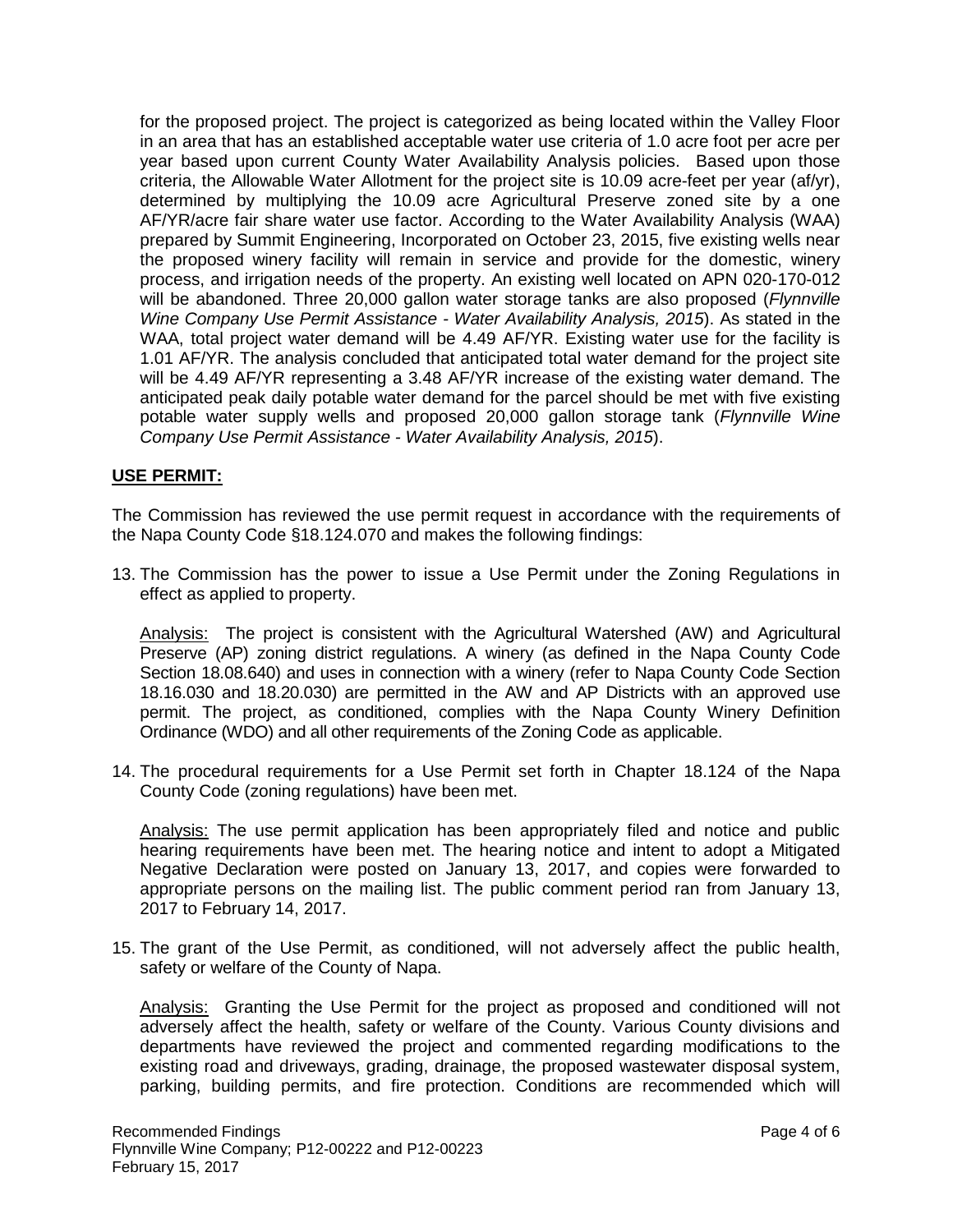incorporate these comments into the project to ensure the protection of the public health, safety, and welfare.

16. The proposed use complies with applicable provisions of the Napa County Code and is consistent with the policies and standards of the Napa County General Plan and any applicable specific plan.

#### Analysis: Compliance with the Zoning Ordinance

The project is consistent with the Agricultural Watershed (AW) and Agricultural Preserve (AP) zoning district regulations. A winery (as defined in the Napa County Code Section 18.08.640) and uses in connection with a winery (refer to Napa County Code Section 18.16.030 and 18.20.030) are permitted in the AW and AP Districts with an approved use permit. The existing site improvements are legally non-conforming uses within the AW and AP Districts. However, the proposed project will comply with the development standards of the AW and AP Districts including the 35-foot maximum building height as prescribed in County Code Sections 18.104.010 and 18.104.220. The project requests a Variance from the 300-foot and 600-foot winery setbacks prescribed in Section 18.104.230.A.1 and 18.104.230.B.2. The project, as conditioned, complies with the Napa County Winery Definition Ordinance (WDO) and all other requirements of the Zoning Code as applicable.

### Analysis: Compliance with the General Plan

As proposed and as conditioned, the requested Use Permit is consistent with the overall goals and objectives of the General Plan (2008). The General Plan land use designation for the subject parcel is Agricultural Watershed & Open Space and Agricultural Resource.

General Plan Agricultural Preservation and Land Use Goal AG/LU-1 guides the County to "preserve existing agricultural land uses and plan for agriculture and related activities as the primary land uses in Napa County." General Plan Goal AG/LU-3 states that the County should "support the economic viability of agriculture, including grape growing, winemaking, other types of agriculture, and supporting industries to ensure the preservation of agricultural lands." Goal AG/LU-3 and Policy AG/LU-2 recognize wineries as agricultural uses.

The approved use of the property for fermenting and processing of grape juice into wine supports the economic viability of agriculture within the County, consistent with Goal AG/LU-3 and Policy AG/LU-4 ("The County will reserve agricultural lands for agricultural use including land used for grazing and watershed/open space…"). By allowing the replacement of the existing non-conforming structures with a winery, the proposed Use Permit supports the economic viability of both the vineyard and agricultural product processing uses on the property, consistent with Economic Development Goal E-1 and Policy E-1.

The "Right to Farm" is recognized throughout the General Plan and is specifically called out in Policy AG/LU-15 and in the County Code. "Right to Farm" provisions ensure that agriculture remains the primary land use in Napa County and is not threatened by potentially competing uses or neighbor complaints. Napa County's adopted General Plan reinforces the County's long-standing commitment to agricultural preservation, urban centered growth, and resource conservation.

Finally, the project is also consistent with General Plan Conservation Policy CON-53 and CON-55, which require that applicants, who are seeking discretionary land use approvals,